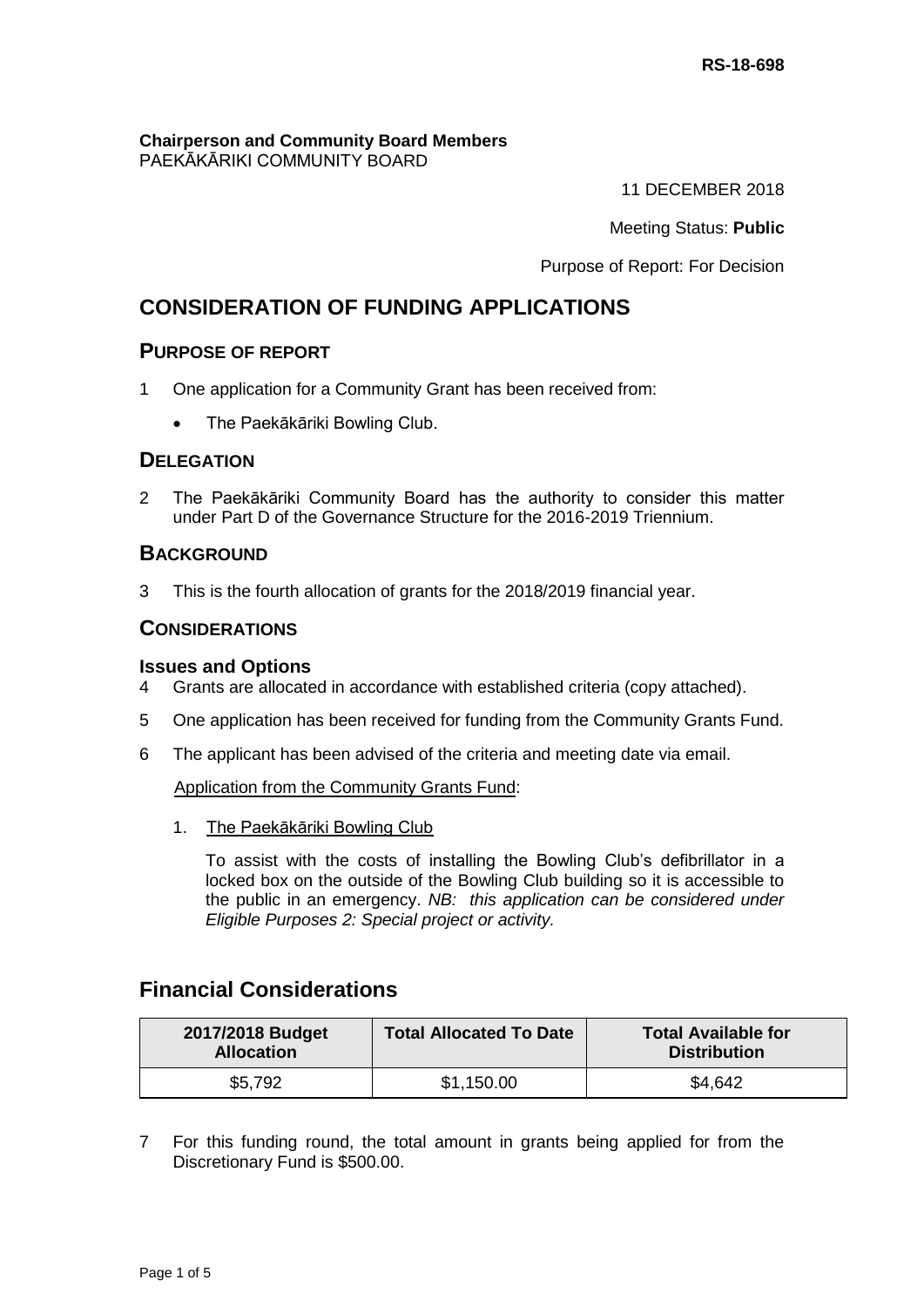8 Below are the successful applicants to date for the 2018/2019 year for the Board's information:

| Date                | <b>Recipient</b>                                  | Amount   | <b>Purpose of Grant</b>                                                                                                                                                                                         | Report<br><b>Back</b> |
|---------------------|---------------------------------------------------|----------|-----------------------------------------------------------------------------------------------------------------------------------------------------------------------------------------------------------------|-----------------------|
| 17 July 2018        | Kāpiti Sumer<br><b>School Charitable</b><br>Trust | \$500.00 | To assist with marketing for the<br>Kāpiti Summer School, 12-20<br>January 2019.                                                                                                                                |                       |
| 21 August<br>2018   | Kidz Need Dadz<br>Wellington                      | \$150.00 | To assist with the annual Kidz<br>Need Dadz Wellington Fathers'<br>Day community event at Kāpiti<br>10-Pin Bowling.                                                                                             |                       |
| 21 August<br>2018   | <b>LEGO GO Club</b>                               | \$500.00 | To assist the LEGO GO Club<br>with project costs.                                                                                                                                                               |                       |
| 13 November<br>2018 | Jenny Clark and<br>Mike Freeman                   | \$150.00 | To assist with the costs of<br>purchasing photos from Archives<br>New Zealand to support their<br>application to Council to register<br>the Holtom's Buildings and<br>adjacent shops as a historic<br>precinct. |                       |
| 13 November<br>2018 | Sylvia Bagnall                                    | \$390.00 | To assist with the costs of<br>promotion and advertising the<br>Heritage Group annual weekend.                                                                                                                  |                       |

## **SIGNIFICANCE**

9 This matter has a low level of significance under Council policy.

## **RECOMMENDATIONS**

10 That the Paekākāriki Community Board approves a funding application for \$\_\_\_\_\_\_ from the Paekākāriki Bowling Club to assist with the costs of installing the Paekākāriki Bowling Club's defibrillator in a locked box on the outside of the Bowling Club building so it is accessible to the public in an emergency.

**Report prepared by Approved for submission Approved for submission**

Judy Rennie Matasha Tod Kevin Black

| <b>Executive Secretary Group Manager</b> |                                                | <b>Acting Group Manager</b>  |
|------------------------------------------|------------------------------------------------|------------------------------|
|                                          | <b>Regulatory Services Regulatory Services</b> | <b>Strategy and Planning</b> |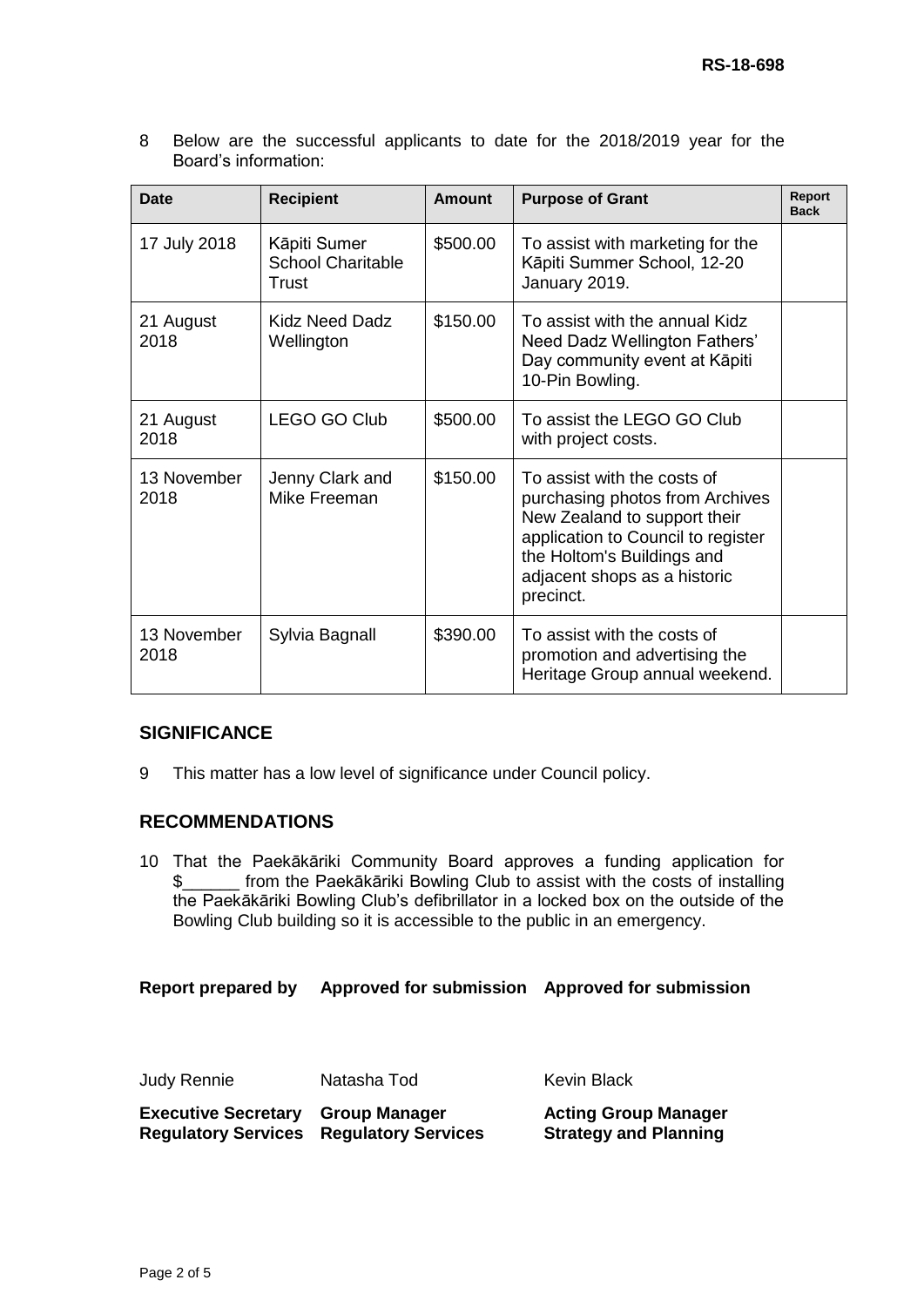## **ATTACHMENTS**

- **Community Fund Grants Criteria**
- **Grant Application:** Paekākāriki Bowling Club
- **Accountability Report:** Sarah Delahunty, Campe Estate Grant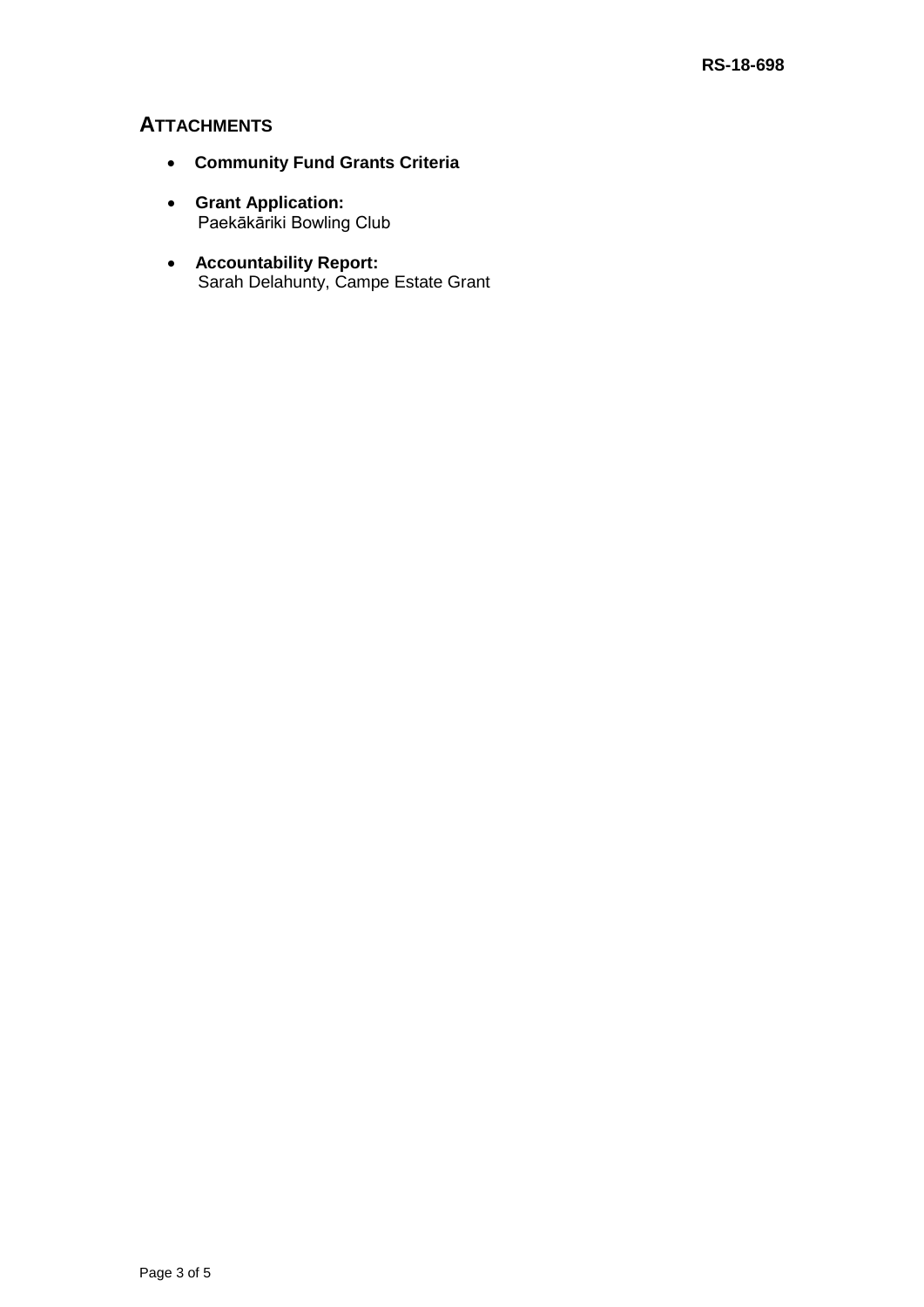# **PAEKĀKĀRIKI COMMUNITY BOARD**

## **CRITERIA FOR COMMUNITY GRANTS**

The purpose of the Paekākāriki Community Board's Community Grants is to provide financial assistance for projects or activities that promote the well-being of the Paekākāriki community and show clear community benefit.

## **Eligible Organisations/Individuals**

- 1. The organisation/individual **must reside** in the Paekākāriki area. The Board may consider financial assistance for events occurring outside the Paekākāriki Community where it is shown the community will benefit.
- 2. Eligible organisations include those that provide cultural, sports, environmental or social services to the Paekākāriki areas.

## **Criteria**

- 1. The applicant is unable to receive sufficient grants from other sources.
- 2. The applicant must be non-profit making.
- 3. The organisation/individual must use the financial assistance for its activities in the Paekākāriki Community. The Board may consider financial assistance for events occurring outside the Paekākāriki Community where it is shown the community will benefit.
- 4. Organisations must provide the most recent financial statements and a copy of a resolution noting the decision to apply for funding.
- 5. The organisation/individual has not received financial assistance from the Paekākāriki Community Board Community Grants Fund in the last twelve months.
- 6. Only one application will be considered by an organisation for one event (Individual team member applications will not be eligible).

#### **NOTE**: All applications must have full documentation to support their application **(maximum of five pages in total).**

## **Eligible Purposes:**

- 1. Unique or infrequent project or activity;
- 2. Special project or activity;
- 3. Meritorious project or activity;
- 4. To partially or fully offset the cost of any Council permit, licence or resource consent fees\*;
- 5. The remission of hall rental\*.

\*within **the current financial year** of the project or activity